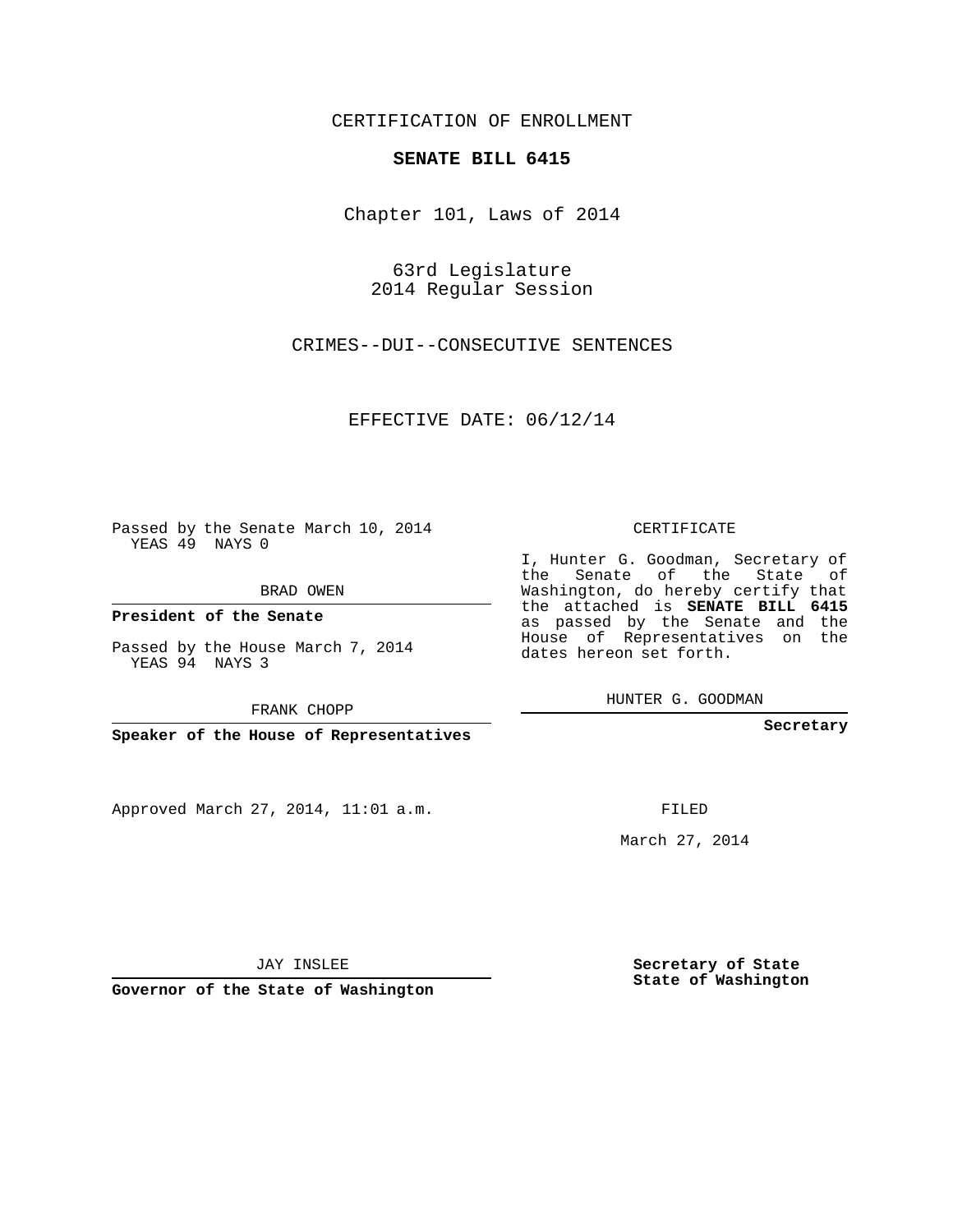## **SENATE BILL 6415** \_\_\_\_\_\_\_\_\_\_\_\_\_\_\_\_\_\_\_\_\_\_\_\_\_\_\_\_\_\_\_\_\_\_\_\_\_\_\_\_\_\_\_\_\_

\_\_\_\_\_\_\_\_\_\_\_\_\_\_\_\_\_\_\_\_\_\_\_\_\_\_\_\_\_\_\_\_\_\_\_\_\_\_\_\_\_\_\_\_\_

### AS AMENDED BY THE HOUSE

Passed Legislature - 2014 Regular Session

**State of Washington 63rd Legislature 2014 Regular Session**

**By** Senators Fain, Angel, Tom, Dammeier, Hill, Becker, Eide, Hobbs, King, Brown, Bailey, Litzow, Schoesler, Braun, and Rolfes

Read first time 01/24/14. Referred to Committee on Law & Justice.

 AN ACT Relating to consecutive sentences for driving under the influence or physical control of a vehicle under the influence of intoxicating liquor, marijuana, or any drug; amending RCW 9.94A.589, 46.20.740, and 46.20.750; and creating a new section.

BE IT ENACTED BY THE LEGISLATURE OF THE STATE OF WASHINGTON:

 **Sec. 1.** RCW 9.94A.589 and 2002 c 175 s 7 are each amended to read as follows:

8 (1)(a) Except as provided in (b)  $((\theta \cdot \hat{r}))$  ,  $(c)$  or  $(d)$  of this subsection, whenever a person is to be sentenced for two or more current offenses, the sentence range for each current offense shall be determined by using all other current and prior convictions as if they were prior convictions for the purpose of the offender score: PROVIDED, That if the court enters a finding that some or all of the current offenses encompass the same criminal conduct then those current offenses shall be counted as one crime. Sentences imposed under this subsection shall be served concurrently. Consecutive sentences may only be imposed under the exceptional sentence provisions of RCW 9.94A.535. "Same criminal conduct," as used in this subsection, means two or more crimes that require the same criminal intent, are committed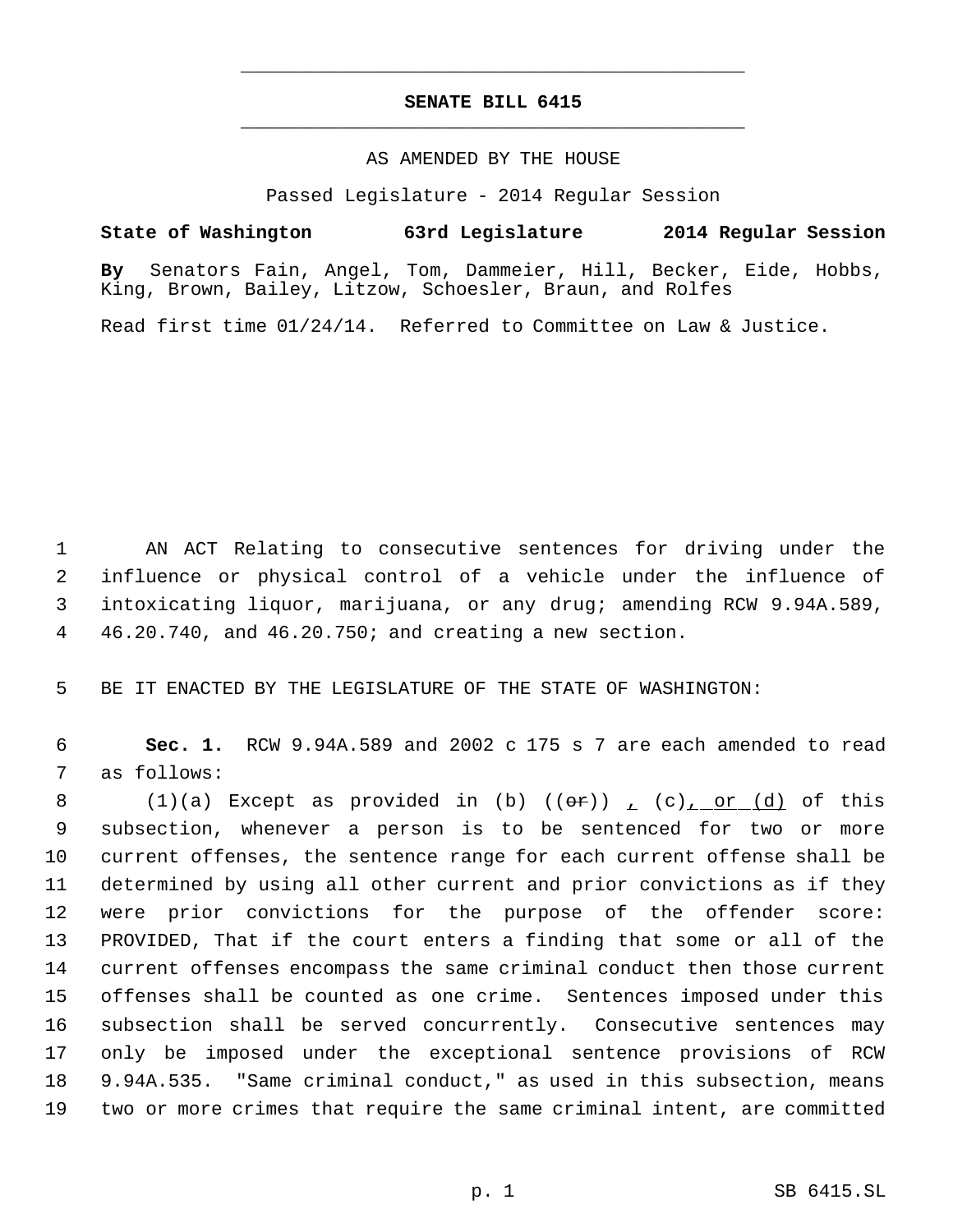at the same time and place, and involve the same victim. This definition applies in cases involving vehicular assault or vehicular homicide even if the victims occupied the same vehicle.

 (b) Whenever a person is convicted of two or more serious violent offenses arising from separate and distinct criminal conduct, the standard sentence range for the offense with the highest seriousness level under RCW 9.94A.515 shall be determined using the offender's prior convictions and other current convictions that are not serious violent offenses in the offender score and the standard sentence range for other serious violent offenses shall be determined by using an offender score of zero. The standard sentence range for any offenses that are not serious violent offenses shall be determined according to 13 (a) of this subsection. All sentences imposed under  $((+b)$  of)) this subsection (1)(b) shall be served consecutively to each other and concurrently with sentences imposed under (a) of this subsection.

 (c) If an offender is convicted under RCW 9.41.040 for unlawful possession of a firearm in the first or second degree and for the felony crimes of theft of a firearm or possession of a stolen firearm, or both, the standard sentence range for each of these current offenses shall be determined by using all other current and prior convictions, except other current convictions for the felony crimes listed in this 22 subsection  $(1)(c)$ , as if they were prior convictions. The offender shall serve consecutive sentences for each conviction of the felony 24 crimes listed in this subsection  $(1)(c)$ , and for each firearm unlawfully possessed.

 (d) All sentences imposed under RCW 46.61.502(6), 46.61.504(6), or 46.61.5055(4) shall be served consecutively with any sentences imposed under RCW 46.20.740 and 46.20.750.

 (2)(a) Except as provided in (b) of this subsection, whenever a person while under sentence for conviction of a felony commits another felony and is sentenced to another term of confinement, the latter term shall not begin until expiration of all prior terms.

 (b) Whenever a second or later felony conviction results in community supervision with conditions not currently in effect, under the prior sentence or sentences of community supervision the court may require that the conditions of community supervision contained in the second or later sentence begin during the immediate term of community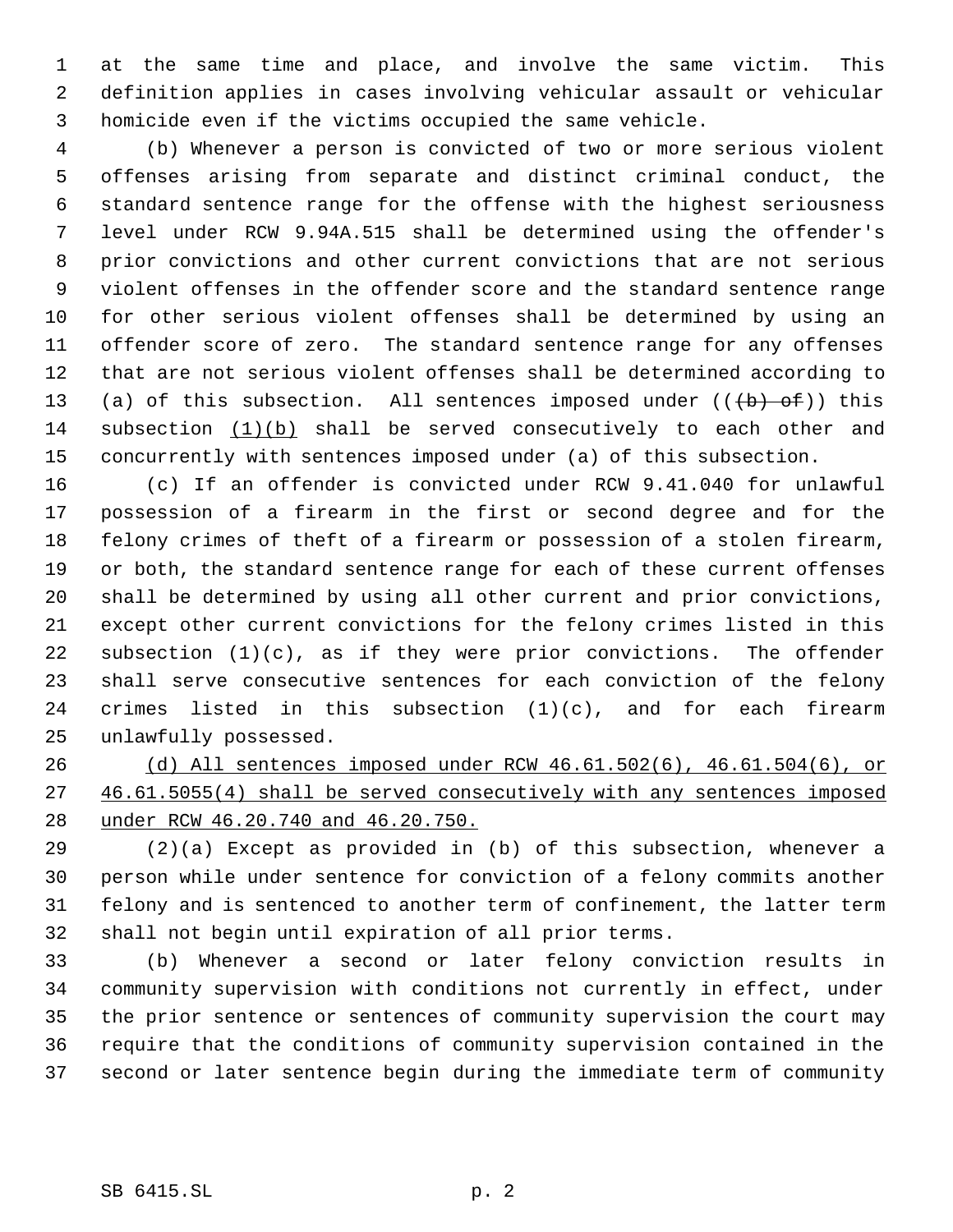supervision and continue throughout the duration of the consecutive term of community supervision.

 (3) Subject to subsections (1) and (2) of this section, whenever a person is sentenced for a felony that was committed while the person was not under sentence for conviction of a felony, the sentence shall run concurrently with any felony sentence which has been imposed by any court in this or another state or by a federal court subsequent to the commission of the crime being sentenced unless the court pronouncing the current sentence expressly orders that they be served consecutively.

 (4) Whenever any person granted probation under RCW 9.95.210 or 9.92.060, or both, has the probationary sentence revoked and a prison sentence imposed, that sentence shall run consecutively to any sentence imposed pursuant to this chapter, unless the court pronouncing the subsequent sentence expressly orders that they be served concurrently.

 (5) In the case of consecutive sentences, all periods of total confinement shall be served before any partial confinement, community restitution, community supervision, or any other requirement or conditions of any of the sentences. Except for exceptional sentences as authorized under RCW 9.94A.535, if two or more sentences that run consecutively include periods of community supervision, the aggregate of the community supervision period shall not exceed twenty-four months.

 **Sec. 2.** RCW 46.20.740 and 2010 c 269 s 8 are each amended to read as follows:

 (1) The department shall attach or imprint a notation on the driving record of any person restricted under RCW 46.20.720, 46.61.5055, or 10.05.140 stating that the person may operate only a motor vehicle equipped with a functioning ignition interlock device. The department shall determine the person's eligibility for licensing based upon written verification by a company doing business in the state that it has installed the required device on a vehicle owned or operated by the person seeking reinstatement. If, based upon notification from the interlock provider or otherwise, the department determines that an ignition interlock required under this section is no longer installed or functioning as required, the department shall suspend the person's license or privilege to drive. Whenever the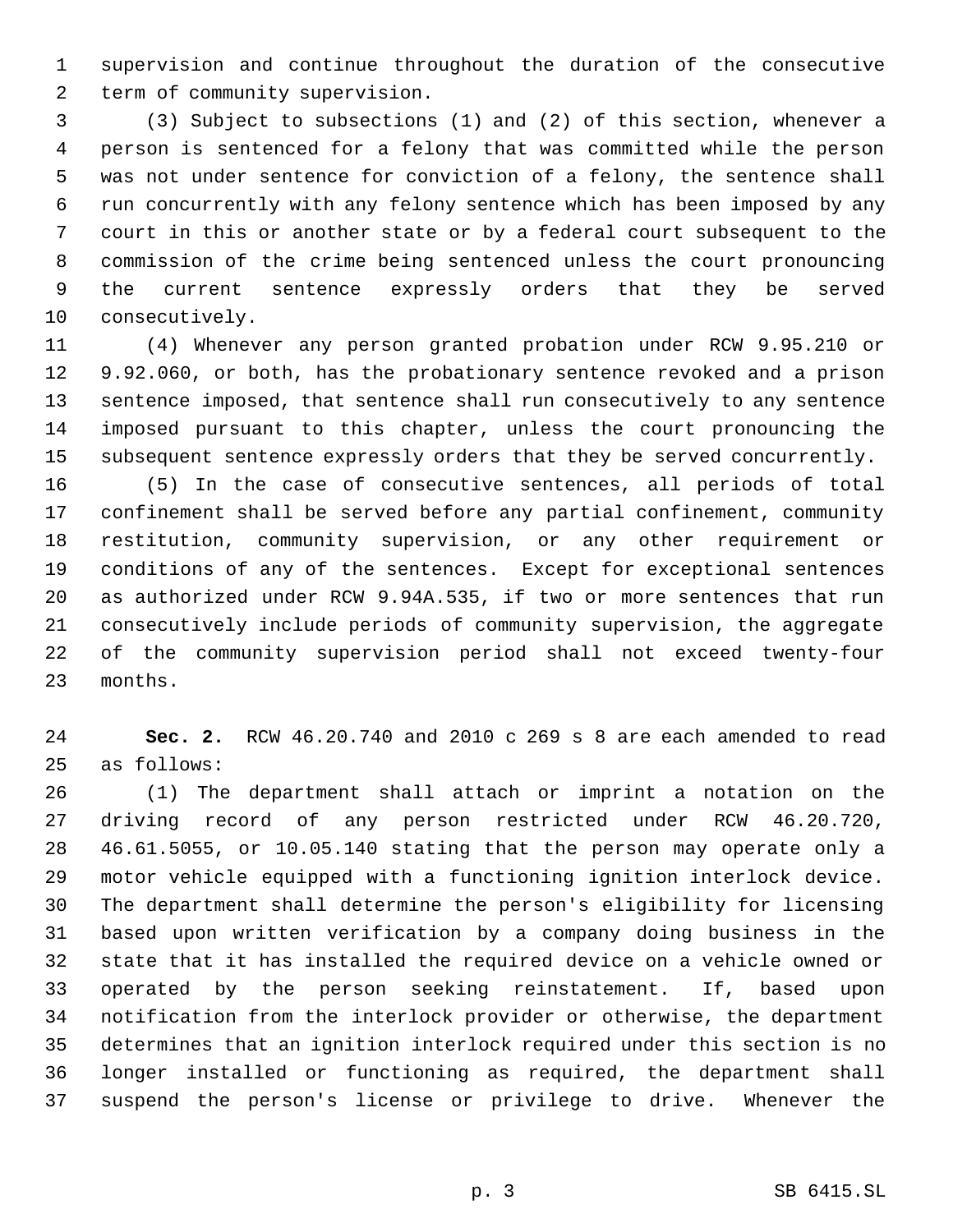license or driving privilege of any person is suspended or revoked as a result of noncompliance with an ignition interlock requirement, the suspension shall remain in effect until the person provides notice issued by a company doing business in the state that a vehicle owned or operated by the person is equipped with a functioning ignition interlock device.

 (2) It is a gross misdemeanor for a person with such a notation on his or her driving record to operate a motor vehicle that is not so equipped.

 (3) Any sentence imposed for a violation of subsection (2) of this section shall be served consecutively with any sentence imposed under RCW 46.20.750, 46.61.502, 46.61.504, or 46.61.5055.

 **Sec. 3.** RCW 46.20.750 and 2005 c 200 s 2 are each amended to read as follows:

 (1) A person who is restricted to the use of a vehicle equipped with an ignition interlock device and who tampers with the device or directs, authorizes, or requests another to tamper with the device, in order to circumvent the device by modifying, detaching, disconnecting, or otherwise disabling it, is guilty of a gross misdemeanor.

 (2) A person who knowingly assists another person who is restricted to the use of a vehicle equipped with an ignition interlock device to circumvent the device or to start and operate that vehicle in violation of a court order is guilty of a gross misdemeanor. The provisions of this subsection do not apply if the starting of a motor vehicle, or the request to start a motor vehicle, equipped with an ignition interlock device is done for the purpose of safety or mechanical repair of the device or the vehicle and the person subject to the court order does not operate the vehicle.

 (3) Any sentence imposed for a violation of subsection (1) of this section shall be served consecutively with any sentence imposed under RCW 46.20.740, 46.61.502, 46.61.504, or 46.61.5055.

 NEW SECTION. **Sec. 4.** If specific funding for the purposes of this act, referencing this act by bill or chapter number, is not provided by June 30, 2014, in the omnibus appropriations act, this act is null and